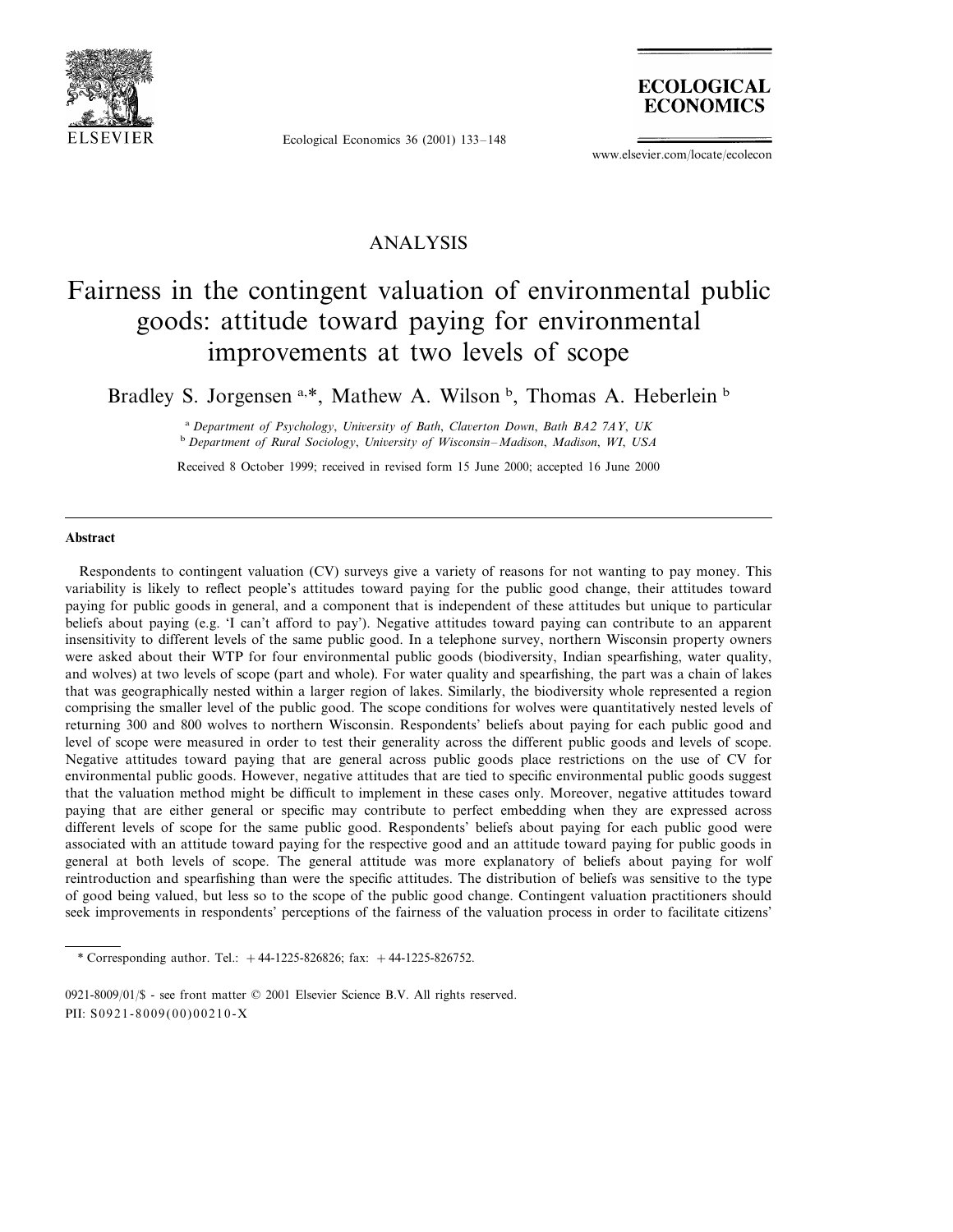involvement in decisions about environmental public goods. Avenues for future research are proposed and discussed. © 2001 Elsevier Science B.V. All rights reserved.

*Keywords*: Attitude toward paying; Contingent valuation; Economic values; Embedding; Environmental valuation; Procedural fairness; Protest responses; Public goods; Willingness to pay

#### **1. Introduction**

Contingent valuation (CV) research has identified a proportion of individuals who are not willing to pay to obtain (avoid) an increase (decrease) in some environmental public good (Halstead et al., 1992; Lindsey, 1994; Jorgensen and Syme, 1995; Jorgensen et al., 1999; Soderqvist, 1998). Individuals' opposition to paying can be associated with an information deficit, dissension over the proposed means of bringing about the change in the public good (e.g. the payment vehicle, pollution abatement intervention, etc.), an ethical objection to the idea of placing valued environmental objects in a market context, the belief that paying for environmental quality is the responsibility of government rather than individual citizens, and/or that other social groups should pay (e.g. polluters, users, etc.).

The types of 'protest' responses cited above are sometimes distinguished from other reasons for refusing to pay in CV studies. For example, respondents might feel that they cannot afford to pay and/or that the public good change is not worth anything. These responses appear to be consistent with theoretical expectations (Soderqvist, 1998) although CV practitioners define protest responses in a variety of ways in practice (Lindsey, 1994). Importantly, respondents seem to rarely remark that their refusal for paying was based on a lack of worth for the public good change (Lindsey, 1994; Soderqvist, 1998; Jorgensen et al., 1999).

One conclusion that might be drawn from the literature is that protest beliefs are representative of attitudes toward the valuation process (Jorgensen and Syme, 1995). Some individuals simply disagree with the idea that they (or others) should have to pay for a change in a particular public good. The question of why people will not pay becomes problematic when their responses to the

valuation question do not indicate zero consumer surplus for the proposed change in the public good (Halstead et al., 1992; Lindsey, 1994; Soderqvist, 1998). For example, respondents who believe that they already pay enough, that the polluters should pay, that there is too much waste in government, or that existing revenue should be used, may still value a certain public good improvement but not the act of paying more money for it. This situation is problematic because willingness to pay values derived from CV cannot automatically be interpreted as the value of the change in the public good.

## **2. Problems with censoring protest responses**

The validity of aggregate assessments of nonmarket benefits is questioned when estimates vary according to ad-hoc censorship rules applied by some practitioners and not others. One solution might be to develop general rules for censoring protest responses and apply them to all respondents who refuse to pay (Lindsey, 1994). However, censoring can contribute to sample non-representativeness when the distribution of the protest belief is not independent of the WTP response (Halstead et al., 1992; Jorgensen and Syme, 1995, 2000), the elicitation question format and/or factors external to the survey (Jorgensen et al., 1999).

The validity of CV estimates is also threatened when theoretically inconsistent data are summarily ignored or misinterpreted (Jorgensen and Syme, 1995). This is particularly the case when two or more protest beliefs represent expressions of the same attitude toward paying despite apparent differences in their content. For example, some respondents may state that they cannot afford to pay and that it would be unfair to expect them to pay. Both beliefs may reflect the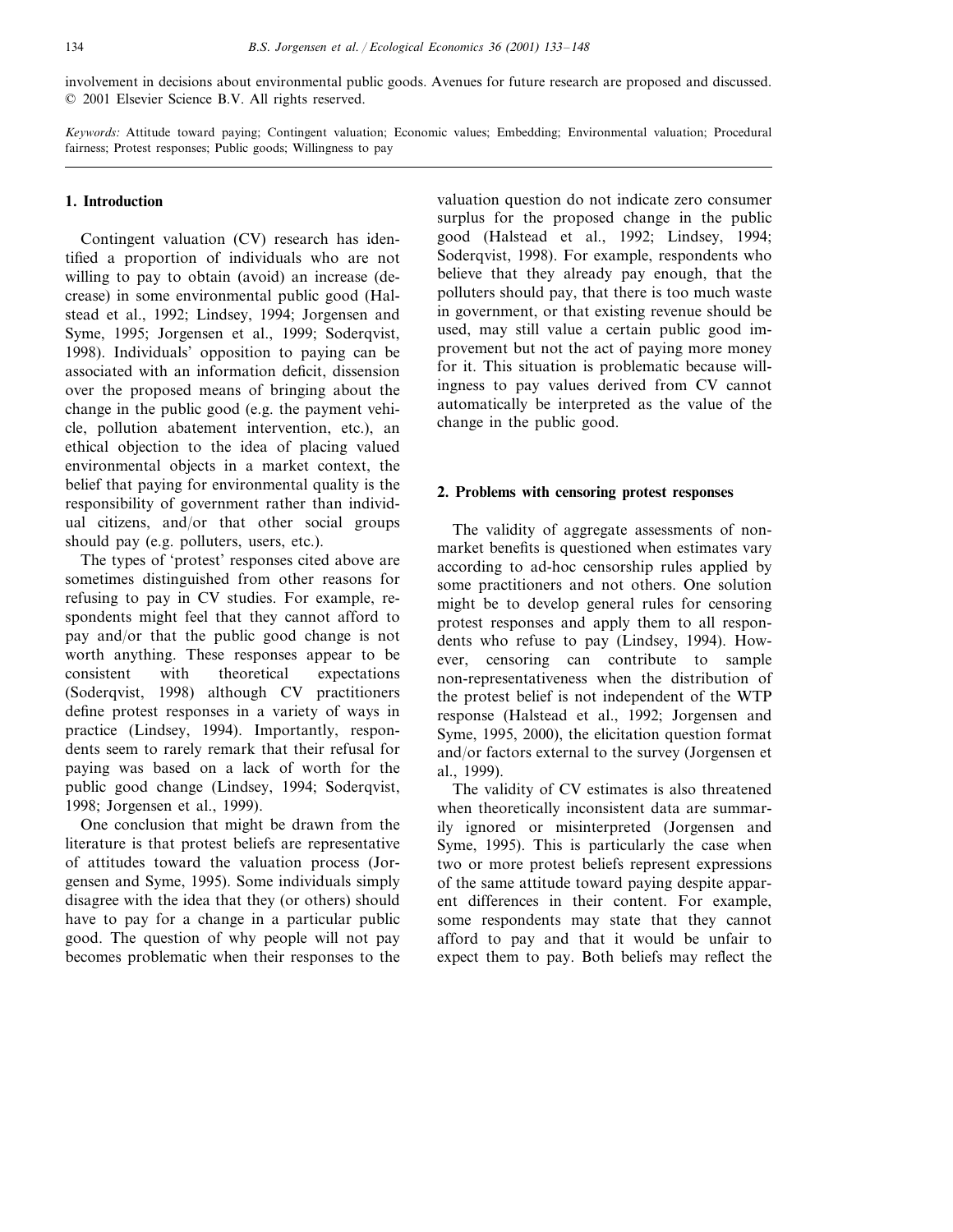same attitude toward paying for the public good. If this underlying commonality is not detected, CV practitioners may censor one type of response and not another despite both being representative of the same attitude toward paying.

Furthermore, omitting responses on the basis of respondents' attitudes toward paying is difficult to defend if the distribution and meaning of the protest responses vary as a function of the public good. To this extent, general rules for censoring responses cannot be a feasible solution to the interpretation of zero dollar amounts.

Is attitude toward paying associated with the public good, independent of the good, or a combination of both? Are those individuals who have a negative attitude toward paying for one public good more likely to have a negative attitude toward paying for other goods? If attitude toward paying depends upon the good, then research might be able to look at the conditions under which particular types of goods are likely to be protested. If the variances of the protest beliefs are largely independent of the public good, then future research might focus on ways to engender perceptions of procedural fairness in economic valuations of environmental public goods.

## <sup>2</sup>.1. *Do protest responses depend on the type of good*?

It is not known whether the meaning and distribution of protest responses vary according to the public good (Jorgensen and Syme, 1995). Attitude objects (e.g. public goods) and acts differ in the intensity of emotions they engender, their perceived importance, and the range of situations in which people gain experience with them (Petty and Krosnick, 1995). Therefore, individuals might be expected to hold a negative attitude toward paying for some types of goods and not others.

Respondents might also be unwilling to pay for public goods in general. That is, some individuals may value a particular set of environmental programs and yet not be willing to pay for any of them. People may not want to contribute additional amounts of money for public good improvements because (1) it conflicts with their beliefs about the appropriate role of government

in the provision of goods and service, (2) they are opposed to new taxes, (3) they distrust the government, (4) they think the government is inefficient, and/or (5) they think that others are responsible for paying for environmental protection. In short, for reasons unrelated to one's value for specific environmental improvements, respondents who refuse to pay for one public good may by unwilling to pay for other goods also.

## <sup>2</sup>.2. *Are protest beliefs independent of attitudes toward paying*?

Some respondents may be unable to afford to pay for any environmental program, independent of their attitude toward paying. An inability to pay does not necessarily imply that respondents hold a negative attitude toward paying. In fact, some CV practitioners do not consider an inability to pay to be a protest against the valuation process (Soderqvist, 1998), but rather a consequence of legitimate budget constraints. In this sense, some proportion of the variability in refusals to pay may be independent of attitude toward paying.

Previous research has reported that reasons denoting an inability to pay were stated in conjunction with so-called protest reasons when individuals were given the chance to offer more than one response (Jorgensen et al., 1999). That is, respondents who felt that they could not afford to pay also disliked the valuation question. Therefore, if lack of ability is regarded as an acceptable reason for refusing to pay, then so should other beliefs that are representative of the same attitude toward paying.

## <sup>2</sup>.3. *Do protest responses depend on the scope of the good*?

Protest beliefs may be more frequently observed when the scope of the public good change exceeds an individual's ideal level of service. That is, respondents may be willing to pay for small increases in a public good if large increases are perceived to be unfeasible or associated with negative consequences. In addition, the distribution of protest beliefs may vary with environmental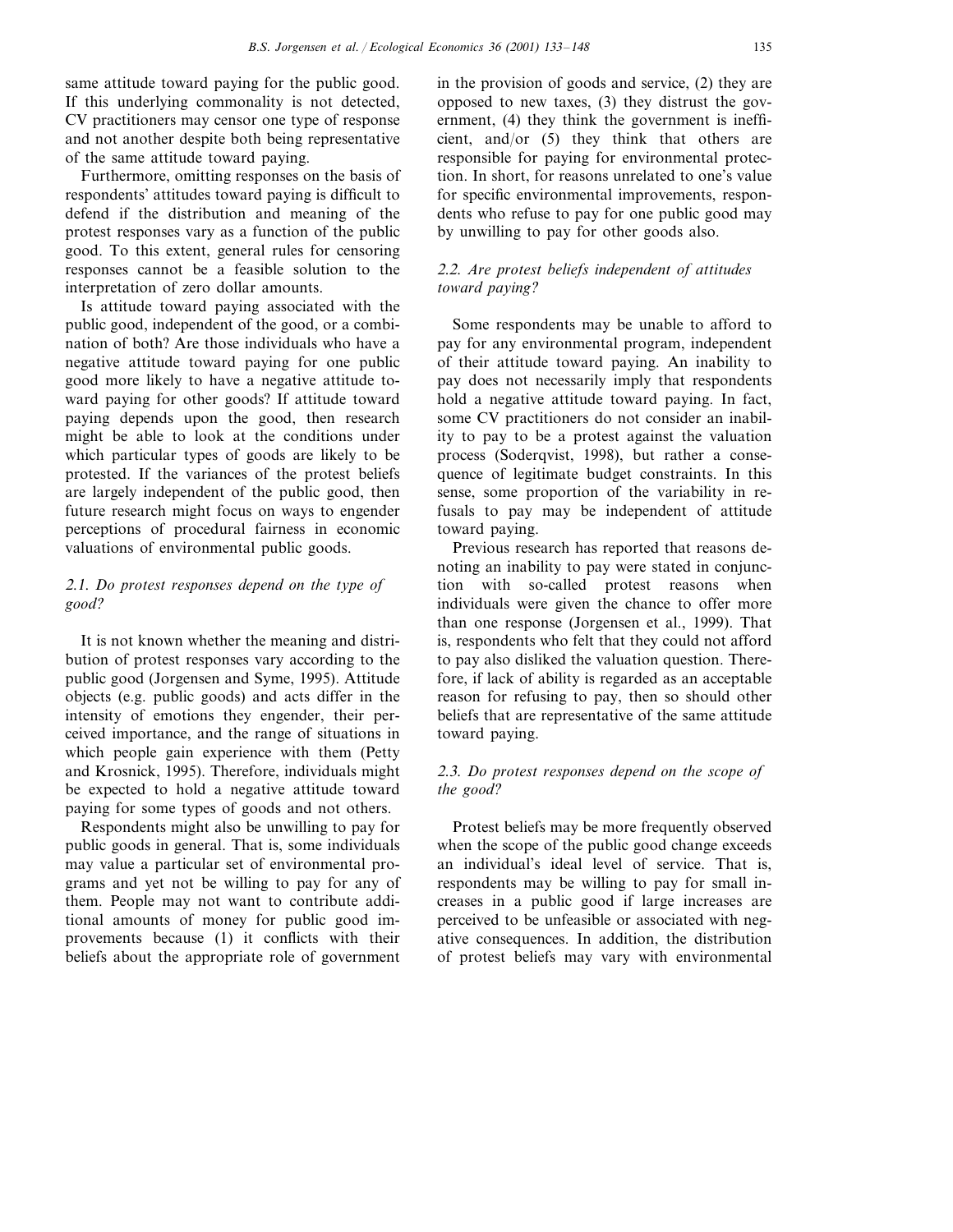changes that have local effects rather than regional ones. Individuals may believe, for example, that increased water quality in local lakes is their responsibility while other people are responsible for water quality in other areas.

On the other hand, negative attitudes toward paying might be independent of differences in the scope of the public good. Individuals who are unwilling to pay because they believe that clean water is their right might be expected to protest irrespective of the level of scope. Further, individuals who cannot afford to pay for a relatively small change might be unlikely to offer a positive bid for a larger change.

Protest beliefs can contribute to the absence of scope sensitivity when respondents fail to value the part or the whole, but state WTP bids that reflect their attitude toward paying. On the surface, these zero responses appear to indicate that individuals fail to distinguish between levels of the public good. However, this apparent lack of attention to the content of the scenario may not be entirely due to an inability to appreciate the WTP question (Desvousges et al., 1993; Diamond and Hausman, 1993), the desire for moral satisfaction (Kahneman and Knetsch, 1992) or to survey misspecification (Mitchell and Cameron, 1995), but to respondents' negative attitudes toward paying. To the extent that individuals have a negative attitude toward paying for a public good change, they may persist in their protest as long as they are asked to make an additional monetary contribution.

There is support in the CV literature for the role of protest beliefs in the absence of sensitivity to scope. One factor that appears to distinguish among studies reporting the magnitude of scope is whether zero bids were removed from the analysis (e.g. Kahneman and Knetsch, 1992; Brown et al., 1995) or not (e.g. Loomis et al., 1993). Harrison (cited in Kahneman and Knetsch, 1992, p. 61, footnote 1) raised concerns for potential biased results arising from the way zero responses are handled. Individuals may offer responses that only appear to ignore differences in levels of a public good (e.g. Goodman et al., 1998). Rather, a proportion of the perfect embedding effect might arise when respondents offer a zero bid,

even though they may well distinguish higher levels of quality or greater amounts of the public good from lower levels presented in the survey.

#### <sup>2</sup>.4. *Summary*

When respondents to WTP questions will not pay because they dislike some aspect of the valuation process, the reason is likely to be invariant over different levels of scope. That is, respondents will refuse to pay irrespective of the level of scope of the public good change. In contrast, individuals might feel that the smaller level of scope is preferred to some larger level because the former is more fair, equitable or affordable. When respondents either reject paying for a good at any level of scope, or prefer less of the good than more of it, WTP responses might appear to demonstrate insensitivity to the scope of the public good change. An alternative interpretation is that such responses might be expressions of negative attitudes toward paying for specific public goods and/or public goods in general.

Protest beliefs associated with elements of a contingent valuation survey that are not liked by respondents can potentially produce zero bids whenever they are perceived to be apparent. In this situation, information regarding the level of the public good might prove to be irrelevant to the individual's response. The fact that willingness to pay questions require respondents who favor environmental improvements to agree to additional monetary contributions may be the most objectionable aspect of contingent valuation surveys for some individuals.

#### **3. Empirical model**

Fig. 1 shows a measurement model incorporating four sources of variability in each measured protest belief. Protest beliefs within common public good domains are assumed to reflect an attitude toward paying for that particular good. Second, all beliefs are hypothesized to reflect variability in a general attitude toward paying operating across public good domains. Third, each type of belief is assumed to share variance unique to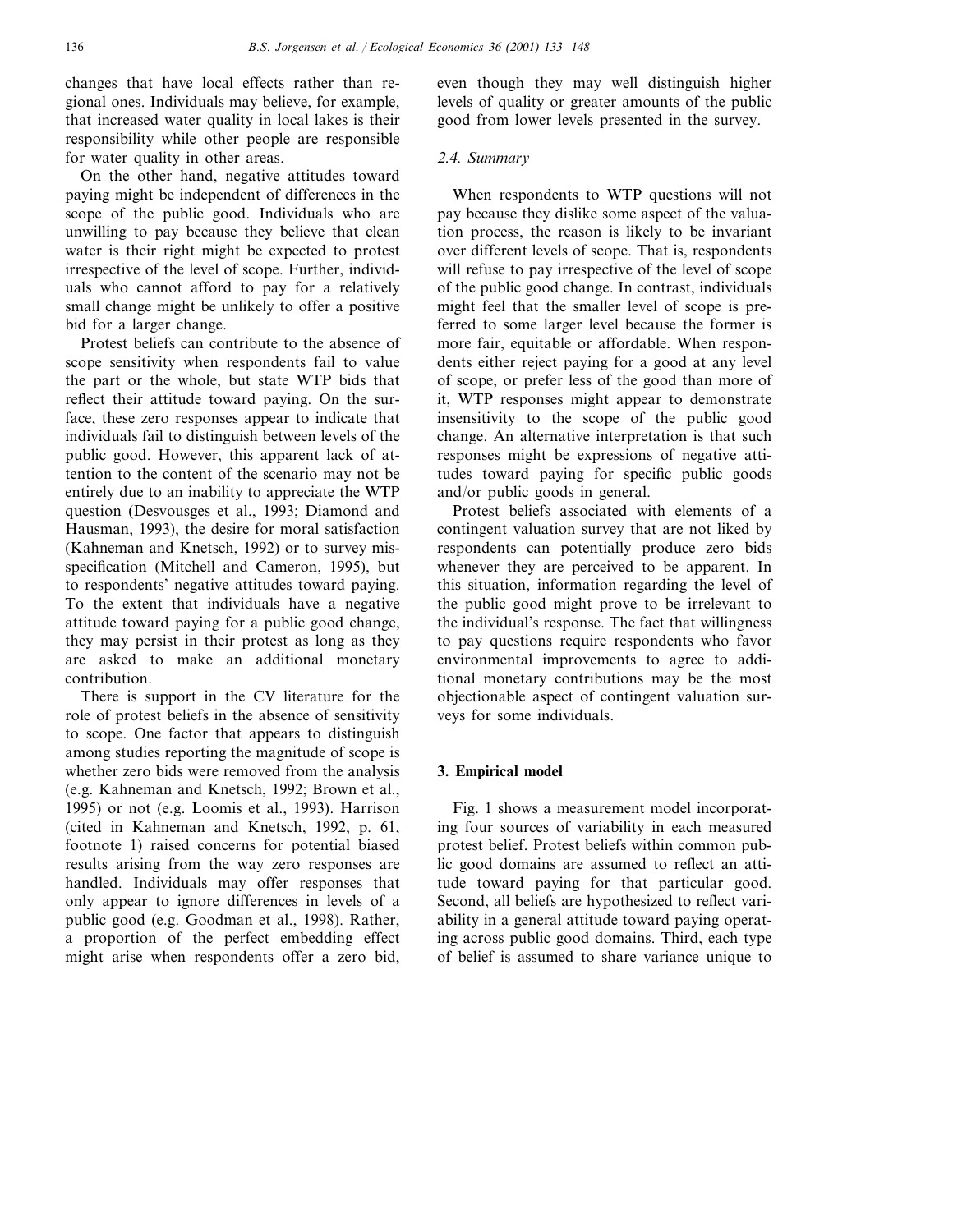

Fig. 1. Empirical model.

other items having the same content (e.g. all the 'BELIEF 1' items) and independent of the attitude variables. For example, to the extent that an inability to pay stands as a reason for not paying which is independent of attitude toward paying (either for a particular good or for goods in general), the residuals of like items will covary across public good domains. Finally, each measured belief is associated with an error component that is uncorrelated with any other variables in the model. This error variance may comprise both random and unique sources of item variability.

The parameters in this latent variable model can be estimated using structural equation modeling software such as LISREL 8.3 (du Toit et al., 1999). Structural equation models have been utilized in a number of social science disciplines including economics (Goldberger, 1972), sociology (Duncan, 1975), and psychology (Joreskog,

1971). However, examples of these types of models in the contingent valuation literature are rare (c.f. Jorgensen et al., 1998, 1999; Jorgensen and Syme,  $2000$ .<sup>1</sup> Nevertheless, this type of modeling can deal with the problem of random and systematic measurement error in social science research that deals with unobservable constructs such as behavioral intentions and values.

<sup>&</sup>lt;sup>1</sup> The estimation process for latent variable models begins with fitting the measurement model to a correlation or variance–covariance matrix of observed variables (Anderson and Gerbing, 1988). An estimation procedure (e.g. maximum likelihood, weighted least squares, etc.) is used to derive all of the model's unknown parameters. When the model is over-identified (i.e. there are more known parameters compared with unknown parameters), a variety of goodness-of-fit statistics can be used to assess the statistical adequacy of the model (Bollen, 1989; Browne and Cudeck, 1993).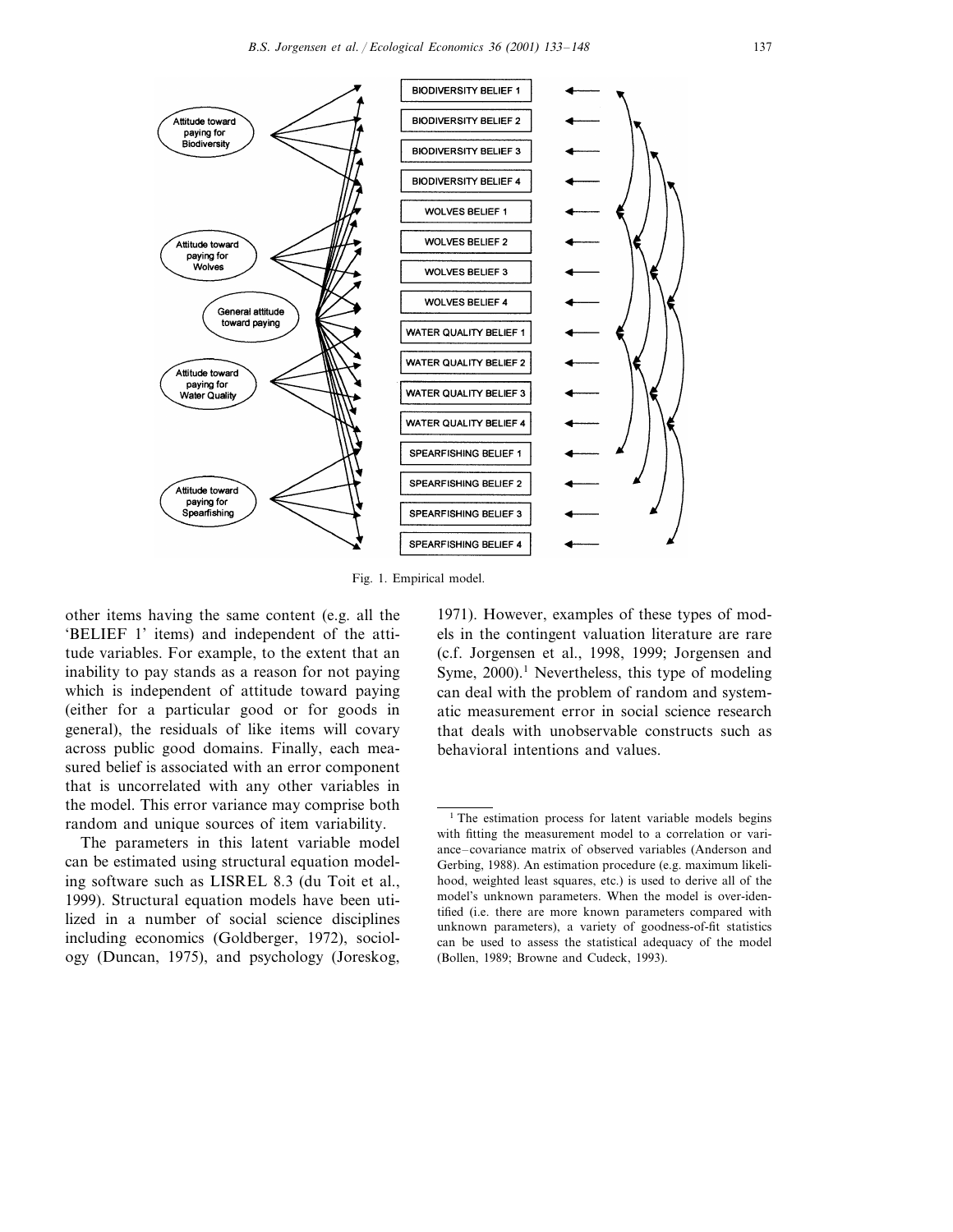The attitude factors pertaining to each public good in the model are represented by the shared variance of the same four belief items. The general attitude factor, on the other hand, is represented by all 16 items. When the variability in two or more like items, in different public good domains, share common variability after accounting for the attitude factors, their error variances (or uniquenesses) will covary.

## **4. Method**

A contingent valuation (CV) survey was administered by telephone to a sample of property owners in northern Wisconsin. The structured interview asked respondents about their WTP for four environmental public goods (biodiversity, spearfishing, water quality and wolves) at two levels of scope (part and whole). For water quality and spearfishing, the part was a chain of lakes that was geographically nested within all lakes in Vilas and Oneida counties. Similarly, the biodiversity part referred to Vilas and Oneida counties while the whole comprised biodiversity throughout all of northern Wisconsin. Finally, the scope

Table 1

Description of belief items concerning paying for public goods

| Variable        | Description of belief statements                                                                                                |
|-----------------|---------------------------------------------------------------------------------------------------------------------------------|
| <b>CANTPAY</b>  | I cannot afford to pay money to protect<br>[Environmental Good] in [Scope Level].                                               |
| <b>UNFAIR</b>   | It is unfair to ask me to pay money to<br>protect [Environmental Good] in [Scope]<br>Level].                                    |
| <b>NOINFO</b>   | I need more information before making a<br>decision about paying money to protect<br>[Environmental Good] in [Scope Level].     |
| <b>WORTHY</b>   | Protecting [Environmental Good] in [Scope]<br>Levell is not worth paying money.                                                 |
| <b>PAYENUF</b>  | I already pay enough in taxes and<br>government charges for things like<br>protecting [Environmental Good] in [Scope<br>Level]. |
| <b>EXISTING</b> | The government should use existing<br>revenue to pay for the protection of<br>[Environmental Good] in [Scope Level].            |
| <b>MYRIGHT</b>  | It is my right to have [Environmental]<br>Good] in [Scope Level] protected.                                                     |

conditions for wolves were quantitatively nested levels of reintroducing 300 or 800 wolves to northern Wisconsin. The levels of scope and the type of public goods were chosen following a series of preliminary interviews with a small sample of property owners.

The public good and scope conditions were presented within-subjects. Individuals were randomly assigned to groups that differed according to the order by which the public good scenarios were presented. Random assignment of participants also determined whether the part or the whole was presented first. Respondents who were first asked about their WTP for the part were asked about the whole in a follow-up interview approximately two weeks later. Two interview times were instigated to reduce the cognitive burden on respondents and decrease the chance of dependencies between the WTP responses for the part and whole.

Individuals were asked to participate in the CV survey if they had responded to an earlier mail questionnaire concerning attitudes toward the same public goods included in the telephone survey (see Wilson et al., 1999, for details regarding the attitude survey). This original sample comprised 876 property owners for an overall response rate of 60%. A total of 686 respondents completed the first round of telephone interviews for a response rate of 78%. Sixty-nine respondents declined to participate in the second interview period reducing the follow-up sample size to 617.

Each WTP question was preceded by information about a proposed change in one of the four public goods, the time frame in which the change would take place, and the payment vehicle. All wording in the scenarios was the same across the scope levels of each public good. Open-ended WTP questions involving a one-time payment to a trust fund were used in all public good and scope conditions.

Following the presentation of each WTP question, participants were asked to rate their agreement to a number of belief items that were randomly ordered over individuals (see Table 1). These items dealt with paying for each public good and were rated on five-point Likert scales ranging from 'strongly disagree' to 'strongly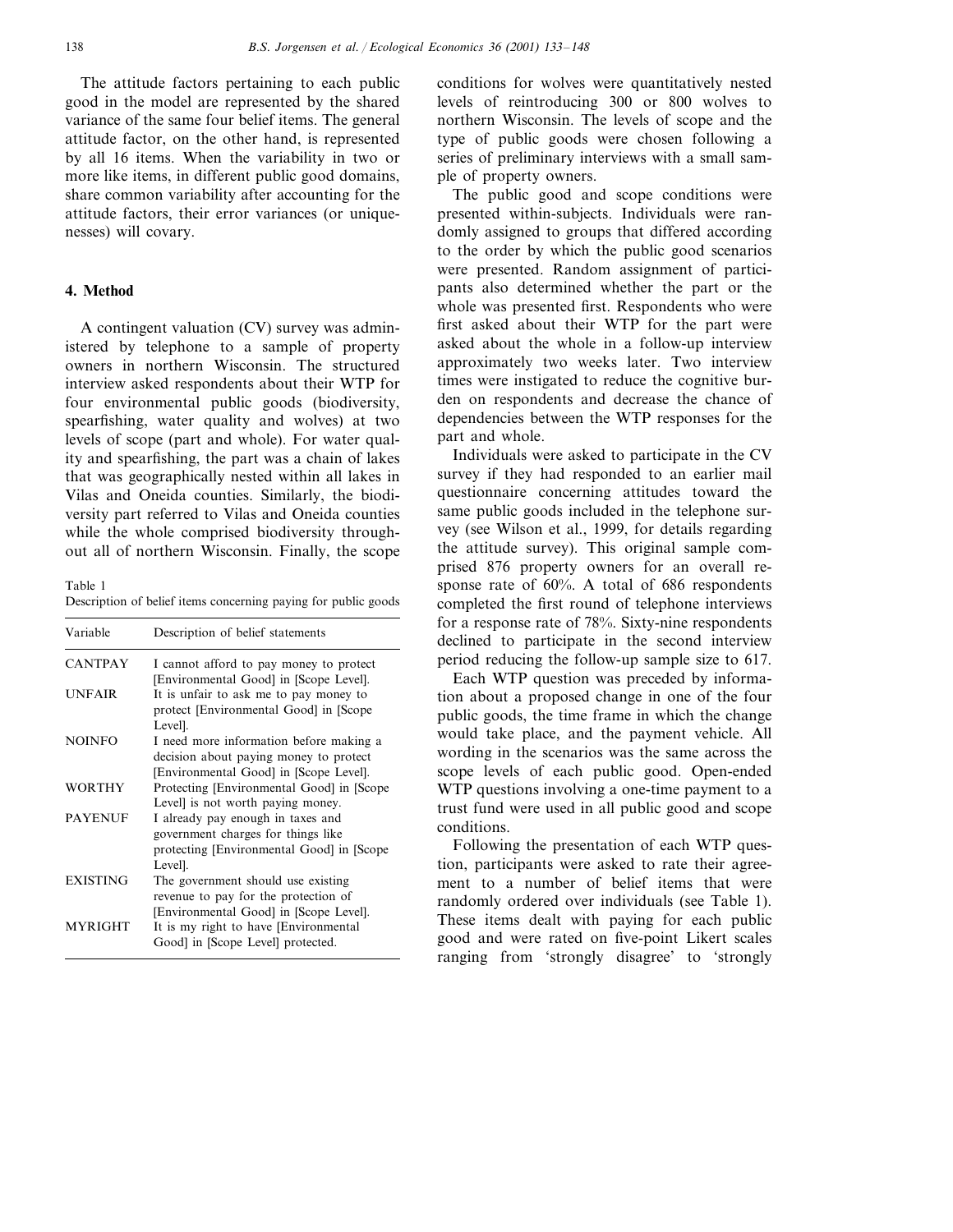Table 2 WTP bid frequency distribution by environmental good part– whole pair

| Part-whole pair        | No bid | Zero bid | Non-zero bid |
|------------------------|--------|----------|--------------|
| Biodiversity part      | 5.2    | 25.8     | 69.0         |
| Biodiversity whole     | 5.2    | 23.3     | 71.5         |
| Wolves part            | 3.7    | 45.1     | 51.2         |
| Wolves whole           | 3.7    | 49.6     | 46.7         |
| Water quality part     | 7.0    | 31.1     | 61.9         |
| Water quality<br>whole | 7.0    | 20.3     | 72.8         |
| Spearfishing part      | 4.2    | 51.9     | 43.9         |
| Spearfishing whole     | 4.2    | 46.4     | 49.4         |

agree'. The statements were developed on the basis of existing literature on protest responses (Lindsey, 1994; Soderqvist, 1998; Jorgensen et al., 1999; Jorgensen and Syme, 2000) and preliminary interviews with property owners in northern Wisconsin. Individuals who were not willing to pay were given an opportunity to state reasons not expressed in the belief statements.

#### **5. Results**

## <sup>5</sup>.1. *Descripti*6*e analysis of willingness to pay responses*

Prior to examining beliefs about paying, statistics describing individuals' willingness to pay were computed for each public good and level of scope (see Table 2). People were more inclined to pay for biodiversity  $(69\%)$  and water quality  $(62\%)$ parts than they were for wolves (51%) and Indian spearfishing (44%) parts. A similar pattern was observed where the public good wholes were concerned (biodiversity, 72%; water quality, 73%; wolves, 47%; Indian spearfishing, 49%). The inverse of this pattern can be observed for the zero bids shown in Table 2. In contrast, respondents who either couldn't or wouldn't offer a bid represented between 3 and 7% of the sample for each public good part–whole pair.

Individuals who were willing to pay and those who were not were compared on age, gender, gross annual household income, and level of education. The latter group consisted of individuals who stated a zero dollar amount, refused to state a bid, or had no opinion (see Table 3).

In general, differences between willing to pay groups were consistent across levels of scope. However, there was more variability in the relationships across public goods, although age was significantly related to paying in all public good cases. When relationships were significantly different across groups, older individuals, males, lower income households, and individuals with lower levels of education tended to be unwilling to pay.

Of further interest is the pattern of demographic relationships across public goods. While older respondents tended to be unwilling to pay for any of the different types of public goods, there were more discriminating patterns for the other three variables. Females tended to be more likely to want to pay for biodiversity and wolves than for water quality and spearfishing. Respondents having higher household incomes and education levels tended to be more likely to want to pay for biodiversity and water quality, although this pattern tended to be more apparent for the public good wholes than for the parts.

## <sup>5</sup>.2. *Analysis of beliefs about paying for public goods*

The means and standard deviations for each of the belief statements are presented in Tables 4–7. These statistics show stability across levels, but not between public goods. For example, on average, respondents thought that biodiversity, water quality, and spearfishing were more personal rights issues compared with increased wolf numbers. Further, where spearfishing was concerned, individuals were more inclined to see paying as both unfair and unnecessary given their current contributions. On average, individuals also felt that they already paid enough for wolves and that wolf protection was not as worthy a spending priority compared with the other three public goods.

Non-parametric tests were conducted to assess the independence of the distribution of protest beliefs across public goods and scope conditions. From Table 8 it is evident that all of the distribu-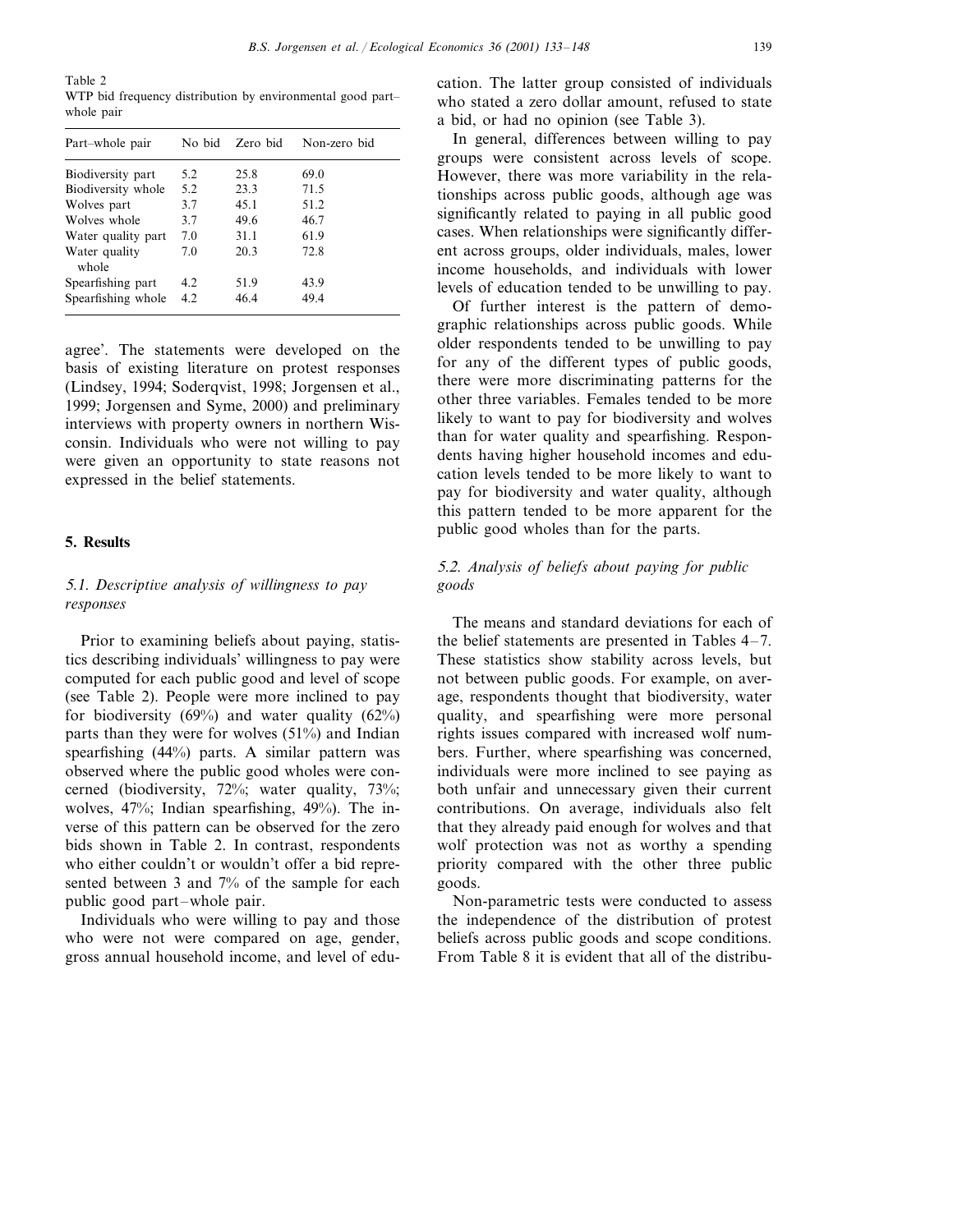| Part-whole pair     | Payment group |           |          |          | Age <sup>b</sup> ( $N = 581$ ) Gender <sup>c</sup> ( $N = 603$ ) Income <sup>d</sup> ( $N = 545$ ) Education <sup>e</sup> ( $N = 608$ ) |
|---------------------|---------------|-----------|----------|----------|-----------------------------------------------------------------------------------------------------------------------------------------|
| Biodiversity part   | Non-pay       | $4.24*$   | $1.33*$  | 9.28     | $3.55*$                                                                                                                                 |
|                     | Pay           | $3.72*$   | $1.42*$  | 9.78     | $3.82*$                                                                                                                                 |
| Biodiversity whole  | Non-pay       | $4.21***$ | $1.29**$ | 8.92*    | $3.47**$                                                                                                                                |
|                     | Pay           | $3.75***$ | $1.43**$ | $9.89*$  | $3.85**$                                                                                                                                |
| Wolves part         | Non-pay       | $4.10***$ | $1.33**$ | 9.37     | 3.65                                                                                                                                    |
|                     | Pay           | $3.66***$ | $1.45**$ | 9.87     | 3.82                                                                                                                                    |
| Wolves whole        | Non-pay       | $4.05**$  | $1.34**$ | 9.49     | 3.64                                                                                                                                    |
|                     | Pay           | $3.68**$  | $1.45**$ | 9.80     | 3.85                                                                                                                                    |
| Water quality part  | Non-pay       | $4.22***$ | 1.36     | $9.14*$  | $3.58*$                                                                                                                                 |
|                     | Pay           | $3.67***$ | 1.41     | $9.92*$  | $3.84*$                                                                                                                                 |
| Water quality whole | Non-pay       | $4.36***$ | 1.33     | $8.64**$ | $3.41**$                                                                                                                                |
|                     | Pay           | $3.70***$ | 1.41     | $9.96**$ | $3.86**$                                                                                                                                |
| Spearfishing part   | Non-pay       | $4.02**$  | 1.40     | $9.33*$  | 3.78                                                                                                                                    |
|                     | Pay           | $3.70**$  | 1.39     | $10.00*$ | 3.68                                                                                                                                    |
| Spearfishing whole  | Non-pay       | $3.99*$   | 1.38     | 9.56     | 3.76                                                                                                                                    |
|                     | Pay           | $3.76*$   | 1.40     | 9.71     | 3.72                                                                                                                                    |

Table 3 Mean demographic differences between payment and nonpayment groups<sup>a</sup>

<sup>a</sup> The relevant means are reported in each cell of the table, but the significance levels refer to Mann–Whitney (income, age, education) and Pearson chi-square (gender) tests.

<sup>b</sup> Age categories were: 1 (under 30); 2 (31–40); 3 (41–50); 4 (51–60); 5 (61–70); 6 (71–80); 7 (80 and over).

<sup>c</sup> Gender was coded 1 (male) and 2 (female).

<sup>d</sup> Income categories were: 1 (less than US\$10 000); 2 (US\$10 000–14 999); 3 (US\$15 000–19 999); 4 (US\$20 000–24 999); 5 (US\$25 000–29 999); 6 (US\$30 000–34 999); 7 (US\$35 000–39 999); 8 (US\$40 000–44 999); 9 (US\$45 000–49 999); 10 (US\$50 000– 59 999); 11 (US\$60 000–69 999); 12 (US\$70 000–79 999); 13 (US\$80 000–89 999); 14 (US\$90 000–99 999); 15 (over US\$100 000).

<sup>e</sup> Education categories were: 1 (less than highschool); 2 (highschool); 3 (some college); 4 (2 years of college or technical degree); 5 (BA or BSc); 6 (advanced degree).

 $* P < 0.05.$  $*$  *P* < 0.01. \*\*\*  $P < 0.001$ .

tions were associated with the type of good. For example, respondents rated increases in the wolf population as less of a personal rights issue, and less worth paying for, than protected water quality. Further, paying to reduce spearfishing was regarded as less fair than paying for increased biodiversity.

The distribution of protest responses was independent of the scope of the good in most cases (see Table 9) according to Wilcoxin Signed-Rank tests. Some exceptions were observed for water quality where respondents felt that it was less fair and worthy to pay for the part compared with the whole. Respondents also considered the water quality and wolves parts to be less of a personal right compared with the whole goods. Further, respondents were more inclined to feel that they already paid enough money for biodiversity in

| Table 4 |  |                                                               |  |
|---------|--|---------------------------------------------------------------|--|
|         |  | Descriptive statistics for the biodiversity belief statements |  |

| Belief statement | Part-whole | Mean | S.D. |
|------------------|------------|------|------|
| <b>CANTPAY</b>   | Part       | 2.67 | 1.09 |
|                  | Whole      | 2.70 | 1.10 |
| <b>UNFAIR</b>    | Part       | 2.76 | 1.16 |
|                  | Whole      | 2.78 | 1.14 |
| <b>NOINFO</b>    | Part       | 3.44 | 1.13 |
|                  | Whole      | 3.43 | 1.17 |
| WORTHY           | Part       | 2.17 | 0.95 |
|                  | Whole      | 2.20 | 0.95 |
| <b>PAYENUF</b>   | Part       | 3.45 | 1.09 |
|                  | Whole      | 3.33 | 1.14 |
| <b>EXIST</b>     | Part       | 3.78 | 0.90 |
|                  | Whole      | 3.77 | 0.90 |
| <b>MYRIGHT</b>   | Part       | 3.86 | 0.90 |
|                  | Whole      | 3.73 | 0.96 |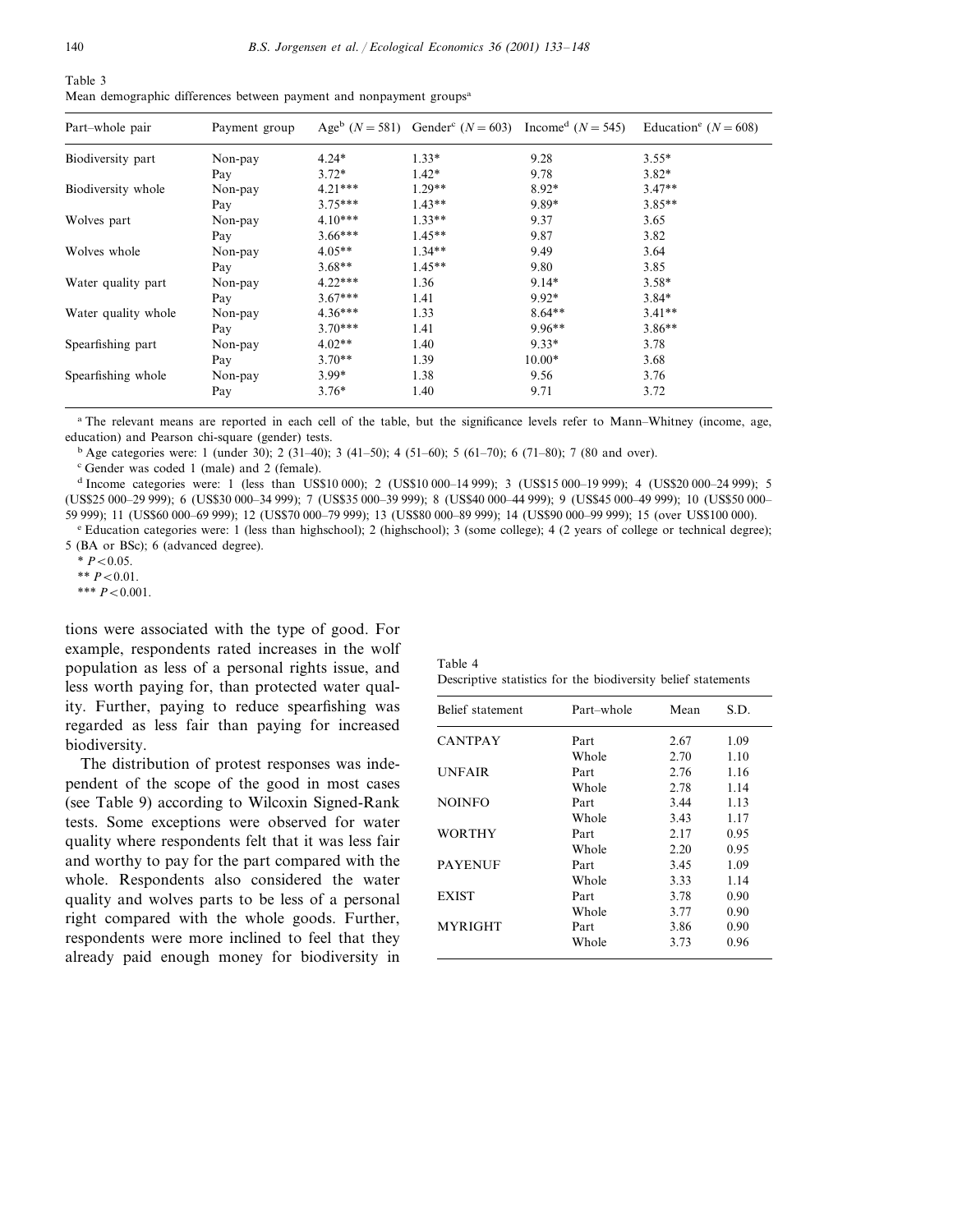Table 5 Descriptive statistics for the spearfishing belief statements

| Belief statement | Part-whole | Mean | S.D. |
|------------------|------------|------|------|
| <b>CANTPAY</b>   | Part       | 2.97 | 1.22 |
|                  | Whole      | 2.96 | 1.22 |
| <b>UNFAIR</b>    | Part       | 3.62 | 1.18 |
|                  | Whole      | 3.55 | 1.22 |
| <b>NOINFO</b>    | Part       | 3.03 | 1.32 |
|                  | Whole      | 3.02 | 1.32 |
| <b>WORTHY</b>    | Part       | 2.88 | 1.29 |
|                  | Whole      | 2.73 | 1.30 |
| <b>PAYENUF</b>   | Part       | 3.72 | 1.07 |
|                  | Whole      | 3.71 | 1.09 |
| <b>EXIST</b>     | Part       | 3.49 | 1.21 |
|                  | Whole      | 3.45 | 1.25 |
| <b>MYRIGHT</b>   | Part       | 3.67 | 1.22 |
|                  | Whole      | 3.70 | 1.25 |

Table 6 Descriptive statistics for the water quality belief statements

| Belief statement | Part-whole | Mean | S.D. |
|------------------|------------|------|------|
| <b>CANTPAY</b>   | Part       | 2.72 | 1.11 |
|                  | Whole      | 2.66 | 1.10 |
| UNFAIR           | Part       | 2.96 | 1.19 |
|                  | Whole      | 2.65 | 1.13 |
| <b>NOINFO</b>    | Part       | 3.30 | 1.18 |
|                  | Whole      | 3.40 | 1.16 |
| <b>WORTHY</b>    | Part       | 2.05 | 0.89 |
|                  | Whole      | 1.88 | 0.79 |
| <b>PAYENUF</b>   | Part       | 3.50 | 1.10 |
|                  | Whole      | 3.44 | 1.11 |
| <b>EXIST</b>     | Part       | 3.80 | 0.95 |
|                  | Whole      | 3.86 | 0.86 |
| <b>MYRIGHT</b>   | Part       | 3.89 | 0.88 |
|                  | Whole      | 4.04 | 0.84 |

Vilas and Oneida county than for biodiversity throughout all of northern Wisconsin.

Polychoric correlation matrices were computed for each level of scope and type of public good.2 The inclusion of the asymptotic variances–covariances allowed the model parameters to be estimated without an assumption of multivariate normality using the weighted least squares estimator (Browne, 1984).

Each set of seven belief items were factor analyzed according to the type of public good and level of scope to ascertain their unidimensionality.3 On the basis of these results the UNFAIR, CANTPAY, PAYENUF, and WORTHY items were retained for further analysis.

This revised attitude toward paying model was estimated for the 8 groups of items. The chisquare (df) statistic for the public good parts ranged from 2.22 (2) to 18.21 (2) for wolves and spearfishing. For the public good wholes, the chi-square statistic was lowest for biodiversity (1.04) and highest for wolves (10.27). These statistics were generally not significant at the 1% level or better and suggested satisfactory degrees of fit in each case. However, significant differences were

| Table 7                                                 |  |  |  |
|---------------------------------------------------------|--|--|--|
| Descriptive statistics for the wolves belief statements |  |  |  |

| <b>Belief</b> statement | Part-whole | Mean | S.D. |
|-------------------------|------------|------|------|
| <b>CANTPAY</b>          | Part       | 2.96 | 1.18 |
|                         | Whole      | 3.00 | 1.20 |
| <b>UNFAIR</b>           | Part       | 3.25 | 1.21 |
|                         | Whole      | 3.41 | 1.23 |
| <b>NOINFO</b>           | Part       | 3.18 | 1.23 |
|                         | Whole      | 3.16 | 1.33 |
| WORTHY                  | Part       | 3.13 | 1.22 |
|                         | Whole      | 3.29 | 1.26 |
| <b>PAYENUF</b>          | Part       | 3.62 | 1.07 |
|                         | Whole      | 3.70 | 1.02 |
| <b>EXIST</b>            | Part       | 3.21 | 1.18 |
|                         | Whole      | 3.08 | 1.23 |
| <b>MYRIGHT</b>          | Part       | 2.83 | 1.16 |
|                         | Whole      | 2.61 | 1.14 |

<sup>&</sup>lt;sup>3</sup> The chi-square (df) value for the public good parts ranged from 50.30 (14) to 164.57 (14) for water quality and spearfishing, respectively. For the public good wholes, the chi-square (df) value ranged from  $18.04$  (14) to  $106.59$  (14) for water quality and spearfishing, respectively. In all cases, the NOINFO, EXISTING and MYRIGHT items demonstrated the lowest degrees of association with the attitude toward paying factor for each level of each public good. These items were removed from the model on the basis that they were not strong indicators of the same attitude dimension measured by the other beliefs.

<sup>2</sup> Where ordinal measures are used, product moment correlations can underestimate linear relations among normally distributed latent variables. The polychoric correlation is an estimate based on a rescaling of the responses assuming an underlying bivariate normal distribution (Rigdon and Ferguson, 1991).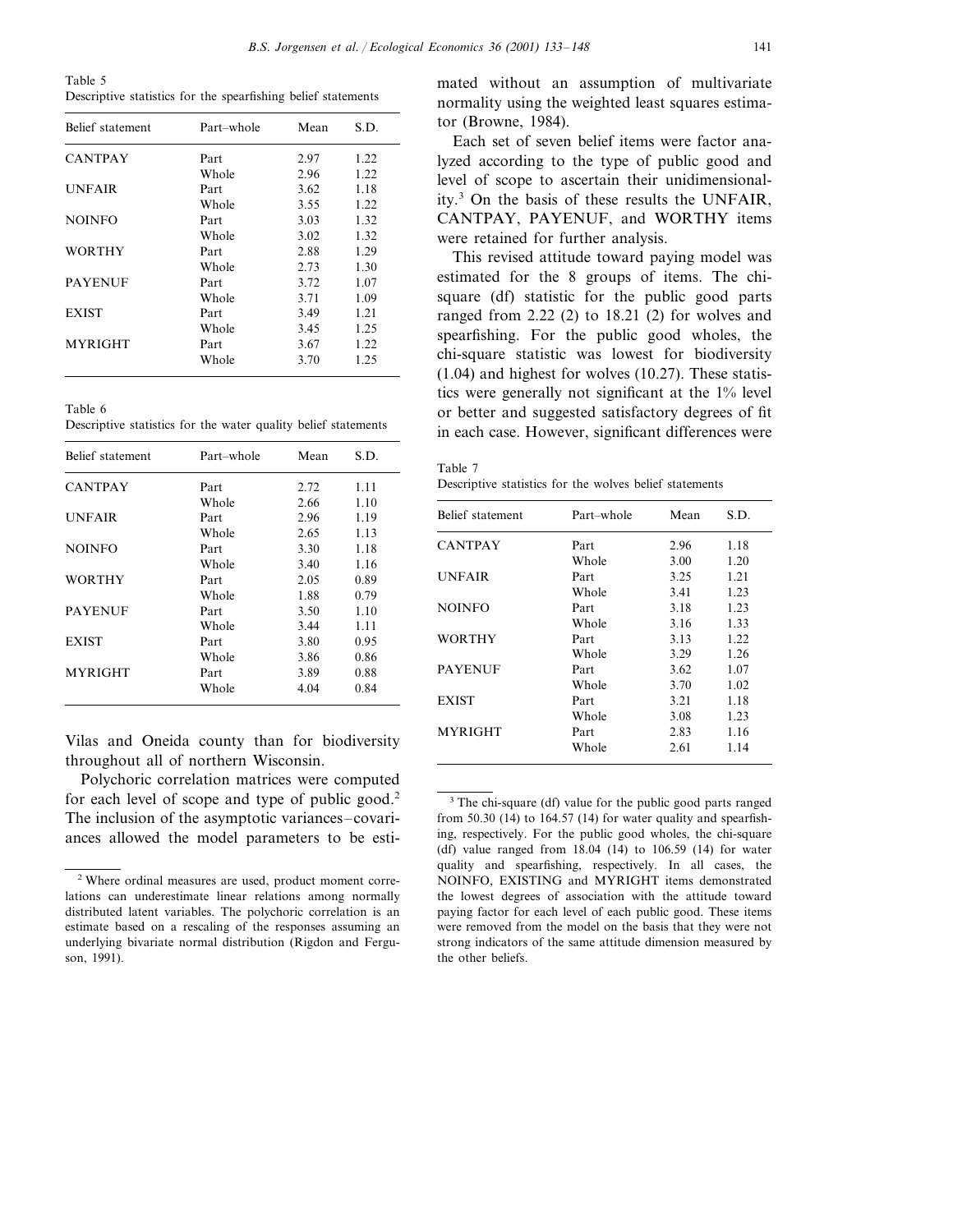| Protest belief  | Public good         |              |               |        |            |  |  |
|-----------------|---------------------|--------------|---------------|--------|------------|--|--|
|                 | <b>Biodiversity</b> | Spearfishing | Water quality | Wolves |            |  |  |
| Part            |                     |              |               |        |            |  |  |
| <b>CANTPAY</b>  | 2.34                | 2.65         | 2.40          | 2.61   | 46.136***  |  |  |
| <b>UNFAIR</b>   | 2.17                | 2.94         | 2.28          | 2.61   | 174.671*** |  |  |
| <b>NOINFO</b>   | 2.69                | 2.27         | 2.59          | 2.45   | 54.524***  |  |  |
| <b>WORTHY</b>   | 2.18                | 2.73         | 2.03          | 3.06   | 298.374*** |  |  |
| <b>PAYENUF</b>  | 2.37                | 2.63         | 2.44          | 2.57   | 23.217***  |  |  |
| <b>EXISTING</b> | 2.66                | 2.46         | 2.69          | 2.19   | 79.397***  |  |  |
| <b>MYRIGHT</b>  | 2.75                | 2.67         | 2.79          | 1.80   | 268.938*** |  |  |
| Whole           |                     |              |               |        |            |  |  |
| <b>CANTPAY</b>  | 2.36                | 2.63         | 2.34          | 2.67   | 61.018***  |  |  |
| <b>UNFAIR</b>   | 2.17                | 2.94         | 2.09          | 2.80   | 266.938*** |  |  |
| <b>NOINFO</b>   | 2.64                | 2.31         | 2.60          | 2.45   | 35.937***  |  |  |
| <b>WORTHY</b>   | 2.25                | 2.66         | 1.93          | 3.16   | 347.310*** |  |  |
| <b>PAYENUF</b>  | 2.28                | 2.66         | 2.39          | 2.66   | 55.607***  |  |  |
| <b>EXISTING</b> | 2.66                | 2.47         | 2.74          | 2.13   | 109.246*** |  |  |
| <b>MYRIGHT</b>  | 2.61                | 2.76         | 2.96          | 1.67   | 388.612*** |  |  |

Table 8 Comparison of protest belief distributions across public goods for each level of scope<sup>a</sup>

<sup>a</sup> Numbers in the cells are mean ranks.

\*\*\*  $P < 0.001$ .

#### Table 9

Comparison of protest belief distributions across levels of scope for each public good<sup>a</sup>

| Protest belief  | Public good  |              |               |            |  |  |  |  |
|-----------------|--------------|--------------|---------------|------------|--|--|--|--|
|                 | Biodiversity | Spearfishing | Water quality | Wolves     |  |  |  |  |
| <b>CANTPAY</b>  | $-0.599$     | $-0.111$     | $-1.514$      | $-0.960$   |  |  |  |  |
| <b>UNFAIR</b>   | $-0.888$     | $-1.213$     | $-5.793***$   | $-1.978*$  |  |  |  |  |
| <b>NOINFO</b>   | $-0.101$     | $-0.508$     | $-0.462$      | $-0.369$   |  |  |  |  |
| <b>WORTHY</b>   | $-0.364$     | $-2.190*$    | $-3.820***$   | $-1.839$   |  |  |  |  |
| <b>PAYENUF</b>  | $-2.863**$   | $-0.207$     | $-1.952$      | $-1.107$   |  |  |  |  |
| <b>EXISTING</b> | $-0.545$     | $-0.610$     | $-1.314$      | $-1.828$   |  |  |  |  |
| <b>MYRIGHT</b>  | $-2.080*$    | $-1.116$     | $-3.171**$    | $-3.049**$ |  |  |  |  |

<sup>a</sup> Numbers in cells are *z*-scores.

 $* p < 0.05$ 

 $*$  *P* < 0.01.

\*\*\*  $P < 0.001$ .

found between the sample and model-implied correlation matrices for the spearfishing part, the biodiversity part, and the larger scope condition for wolves. In these latter cases, there was evidence of correlations among the error variances of the CANTPAY and UNFAIR items, suggesting

that some respondents felt that they could not afford to pay despite believing the CV process to be fair. Nevertheless, these correlations were not large in magnitude, and were equal to  $-0.37$  $(t=-2.84, P<0.01)$  the spearfishing part; − 0.23 ( $t = -3.18$ ,  $P < 0.001$ ) for the water quality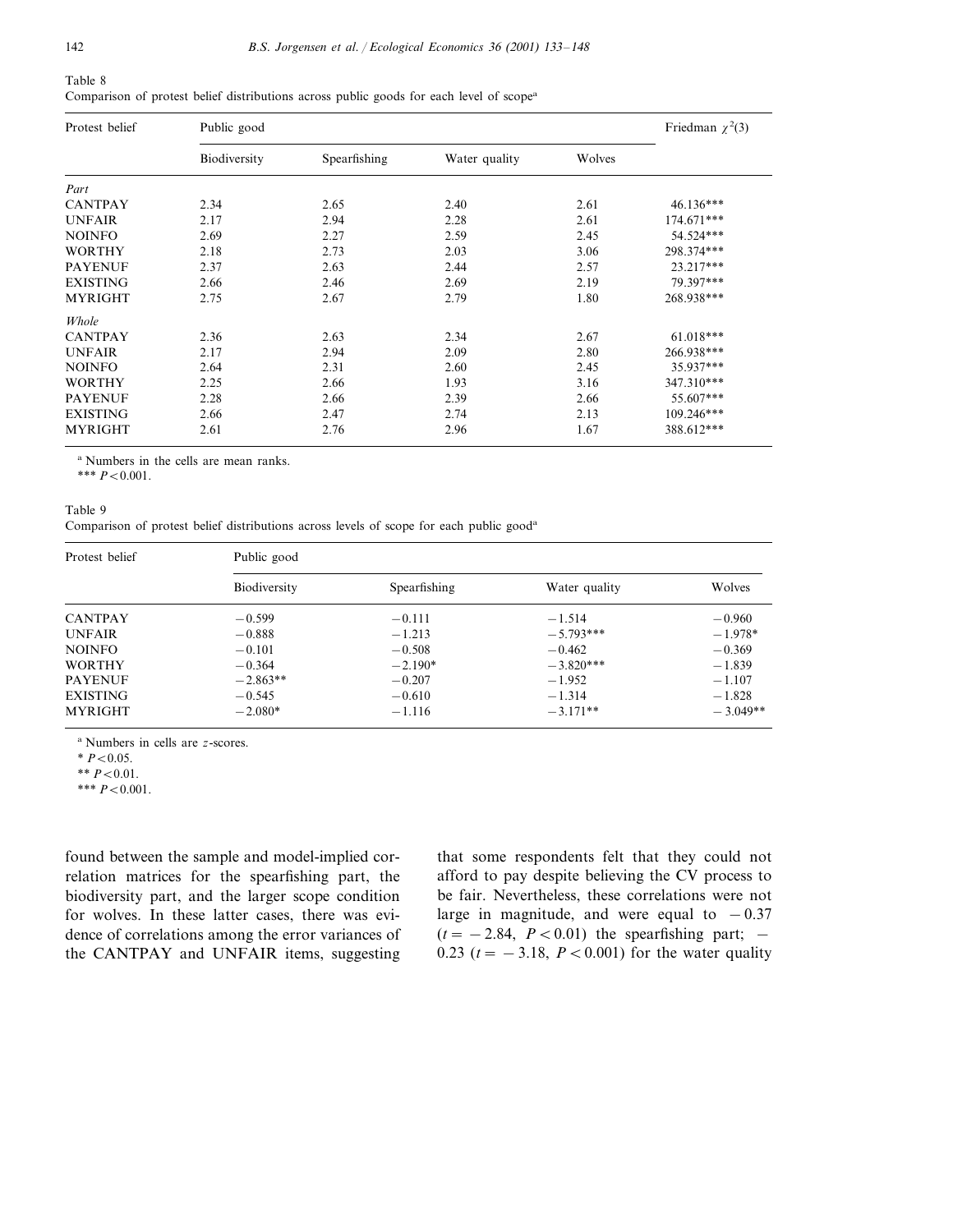Table 10 Goodness-of-fit statistics for the model in each scope condition

| Scope | $SB\chi^2$ (df) | RMSEA $(90\% \text{ CI})$ | <b>RMSR</b> | <b>CFI</b> | ECVI $(90\% \text{ CI})$ |
|-------|-----------------|---------------------------|-------------|------------|--------------------------|
| Part  | 46.69(64)       | 0.00(0.00, 0.00)          | 0.07        | 00.1       | 0.57(0.57, 0.57)         |
| Whole | 53.23 (64)      | 0.00(0.00, 0.02)          | 0.07        | 0.00       | 0.58(0.58, 0.61)         |

Table 11

Confirmatory factor analysis solution for the public good parts

| Item                                                               | Attitudes toward paying factor loadings <sup>a1</sup>              |                                                                                          |                                                                              |                                                                              |                                                                                      |  |  |  |  |
|--------------------------------------------------------------------|--------------------------------------------------------------------|------------------------------------------------------------------------------------------|------------------------------------------------------------------------------|------------------------------------------------------------------------------|--------------------------------------------------------------------------------------|--|--|--|--|
|                                                                    | Biodiversity                                                       | Spearfishing                                                                             | Water                                                                        | Wolves                                                                       | General                                                                              |  |  |  |  |
| <b>CANTPAY</b><br><b>UNFAIR</b><br><b>WORTHY</b><br><b>PAYENUF</b> | $-0.12(0.08)$<br>0.12(0.09)<br>$0.50^{*1}$ (0.24)<br>$-0.18(0.15)$ |                                                                                          |                                                                              |                                                                              | $0.81***1(0.04)$<br>$0.93***1(0.03)$<br>$0.77***1(0.04)$<br>$0.68***1(0.14)$         |  |  |  |  |
| <b>CANTPAY</b><br><b>UNFAIR</b><br><b>WORTHY</b><br><b>PAYENUF</b> |                                                                    | $0.51***1(0.07)$<br>$0.61^{***1}$ (0.10)<br>$0.60^{***1}$ (0.08)<br>$0.36^{***1}$ (0.08) |                                                                              |                                                                              | $0.56***1(0.05)$<br>$0.44***1(0.09)$<br>$0.43***1(0.06)$<br>$0.42***1(0.08)$         |  |  |  |  |
| <b>CANTPAY</b><br><b>UNFAIR</b><br><b>WORTHY</b><br><b>PAYENUF</b> |                                                                    |                                                                                          | $0.56***1(0.10)$<br>$0.38***1(0.08)$<br>$0.35***1(0.09)$<br>$0.27***1(0.08)$ |                                                                              | $0.70^{***1}$ (0.05)<br>$0.75***1(0.04)$<br>$0.60^{***1}$ (0.05)<br>$0.68***1(0.05)$ |  |  |  |  |
| <b>CANTPAY</b><br><b>UNFAIR</b><br><b>WORTHY</b><br><b>PAYENUF</b> |                                                                    |                                                                                          |                                                                              | $0.33***1(0.07)$<br>$0.67***1(0.09)$<br>$0.71***1(0.08)$<br>$0.56***1(0.11)$ | $0.58***1(0.06)$<br>$0.66***1(0.06)$<br>$0.57***1(0.05)$<br>$0.47***1(0.10)$         |  |  |  |  |

<sup>a</sup> Standard errors in parentheses.

 $* P < 0.05.$ 

\*\*\*  $P < 0.001$ .

part; and,  $-0.09$   $(t = 2.16, P < 0.05)$  for the wolves whole. With these parameters added, the chi-square value for each measurement model was not significantly different to zero at the  $5\%$ level.

The model given in Fig. 1 was estimated in each of the scope conditions. The factor correlations for the good-specific attitudes were fixed to equal zero in the initial model. These constraints implied that the specific attitudes toward paying were independent after accounting for the general and item-unique sources of variation. The goodness-of-fit statistics indicated that both models offered an adequate fit to the data (see Table  $10$ .<sup>4</sup>

In each model the factor correlations were re-

laxed in order to assess the extent to which attitudes toward paying for specific public goods

<sup>4</sup> Given first in the table is the minimum fit function chisquare  $(\chi^2)$  which provides a test of the degree to which the model-based correlation matrix is consistent with the sample matrix. The comparative fit index (CFI; Bentler, 1990) indicates the extent to which the model fits better than a baseline independence model. Next, the RMSR is the average fitted residual and indicates the average discrepancy between the sample correlation matrix and the fitted matrix. Another different type of fit measure — the root mean square error of approximation (RMSEA; Steiger, 1990) — takes into account the error of approximation in the population as well as the model degrees of freedom. The last fit index given in Table 10 — the expected cross validation index (ECVI; Browne and Cudeck, 1993) — takes into account differences in parsimony (i.e. number of parameters) (Williams and Holahan, 1994).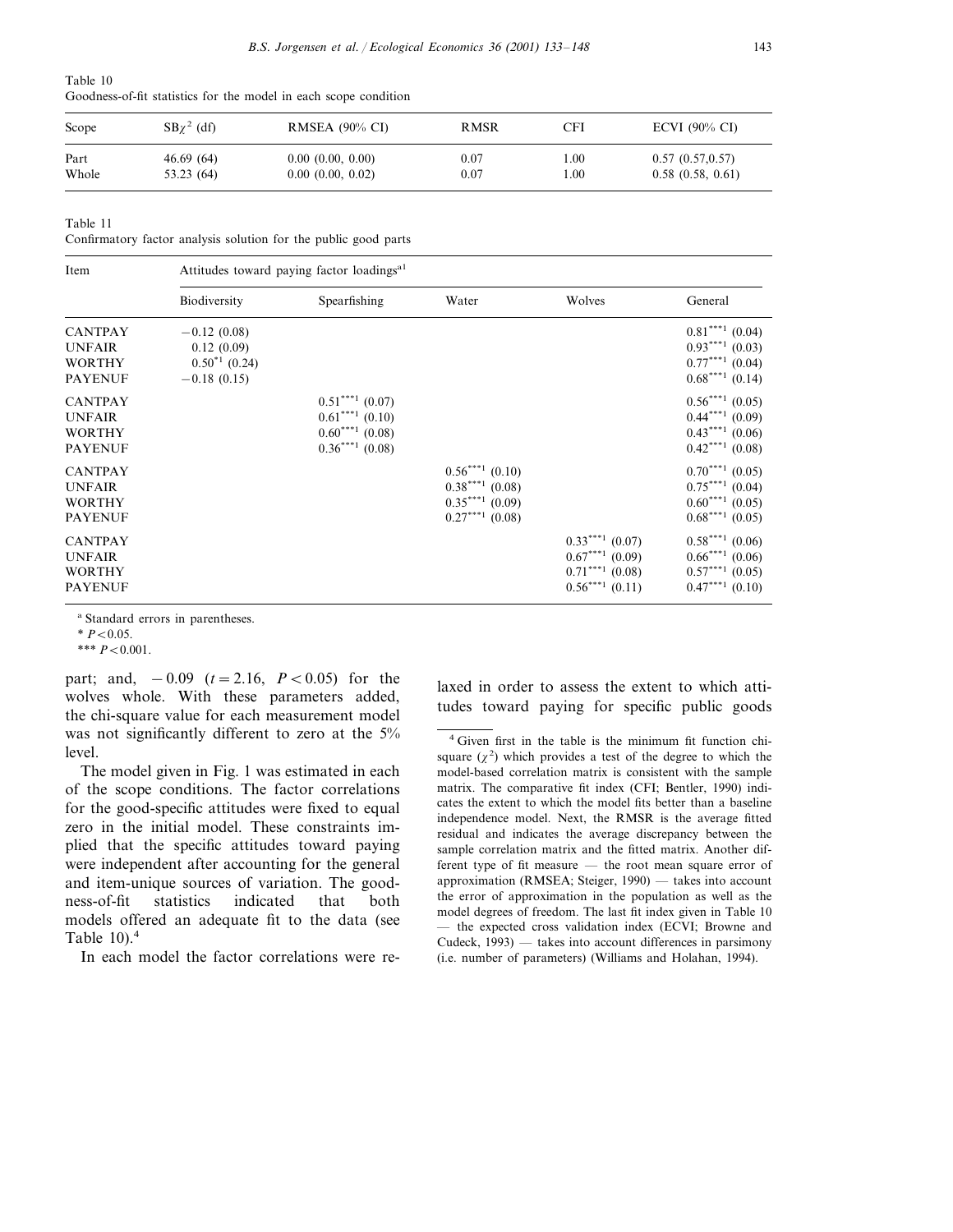were correlated after accounting for the effect of the general factor. For the smaller scope goods, only the correlation between paying for spearfishing and paying for biodiversity was significantly different to zero ( $\phi = -0.39$ ,  $t = -2.19$ ). The addition of this correlation resulted in a significant improvement in the model chi-square for one degree of freedom  $(\chi^2_{\Delta} = 8.67, P < 0.01)$ . For the public good wholes, only the correlation between paying for biodiversity and wolves was significantly different to zero  $(\phi=0.49, t=4.20)$ . Following the addition of this covariance, the model chi-square was significantly smaller ( $\chi^2$  = 10.18, *P* < 0.01).

The factor loadings for the two models are presented in Tables 11 and 12. The results indicated that, in most instances, the attitudes toward paying for each public good were represented by beliefs about the fairness of the behavior, ability to pay, the worthiness of paying for the change, and paying adequate amounts already for the proposed environmental changes to occur. An exception occurred for attitude toward paying for the biodiversity part that was not defined well by the four items. Moreover, variability in the biodiversity and water quality beliefs was more a function of the general attitude than the specific attitude factor. For the other two public goods, variability was split more evenly between general and specific sources. Notwithstanding, all belief items had moderate to high loadings on the general factor in both scope conditions, and the pattern of loadings was qualitatively similar across both levels of scope.

Examination of the correlated error variances among the CANTPAY items showed that nearly all were significantly different to zero (see Tables 13 and 14). The only exceptions occurred for the correlation between the errors of the water quality and spearfishing items for the public good whole. There was no significant covariation between fairness beliefs after accounting for the specific and general attitudes toward paying.

| Table 12                                                         |  |  |  |  |
|------------------------------------------------------------------|--|--|--|--|
| Confirmatory factor analysis solution for the public good wholes |  |  |  |  |

| Item                                                               | Attitudes toward paying factor loadings <sup>a1</sup>                                |                                                                                      |                                                                             |                                                                              |                                                                                      |  |  |  |  |
|--------------------------------------------------------------------|--------------------------------------------------------------------------------------|--------------------------------------------------------------------------------------|-----------------------------------------------------------------------------|------------------------------------------------------------------------------|--------------------------------------------------------------------------------------|--|--|--|--|
|                                                                    | Biodiversity                                                                         | Spearfishing                                                                         | Water                                                                       | Wolves                                                                       | General                                                                              |  |  |  |  |
| <b>CANTPAY</b><br><b>UNFAIR</b><br><b>WORTHY</b><br><b>PAYENUF</b> | $0.24^{*1}$ (0.11)<br>$0.33^{**1}$ (0.10)<br>$0.34^{**1}$ (0.11)<br>$0.55***1(0.10)$ |                                                                                      |                                                                             |                                                                              | $0.81***1(0.06)$<br>$0.90^{***1}$ (0.05)<br>$0.72***1(0.05)$<br>$0.62^{***1}$ (0.06) |  |  |  |  |
| <b>CANTPAY</b><br><b>UNFAIR</b><br><b>WORTHY</b><br><b>PAYENUF</b> |                                                                                      | $0.36***1(0.07)$<br>$0.66^{***1}$ (0.08)<br>$0.58***1(0.08)$<br>$0.61^{***1}$ (0.13) |                                                                             |                                                                              | $0.65***1(0.06)$<br>$0.47***1(0.06)$<br>$0.38***1(0.07)$<br>$0.45***1(0.09)$         |  |  |  |  |
| <b>CANTPAY</b><br><b>UNFAIR</b><br><b>WORTHY</b><br><b>PAYENUF</b> |                                                                                      |                                                                                      | $0.31^{*1}$ (0.13)<br>$0.45***1(0.13)$<br>$0.45^{*+1}$ (0.14)<br>0.07(0.13) |                                                                              | $0.80^{***1}$ (0.06)<br>$0.76***1(0.06)$<br>$0.52***1(0.07)$<br>$0.74***1(0.06)$     |  |  |  |  |
| <b>CANTPAY</b><br><b>UNFAIR</b><br><b>WORTHY</b><br><b>PAYENUF</b> |                                                                                      |                                                                                      |                                                                             | $0.46***1(0.07)$<br>$0.76***1(0.05)$<br>$0.71***1(0.05)$<br>$0.39***1(0.11)$ | $0.58***1(0.06)$<br>$0.51***1(0.06)$<br>$0.48***1(0.06)$<br>$0.52^{***1}$ (0.07)     |  |  |  |  |

<sup>a</sup> Standard errors in parentheses.

 $* P < 0.05$ .

 $*$ <sup>\*</sup>  $P < 0.01$ .

 $*** P<sub>0.001</sub>$ .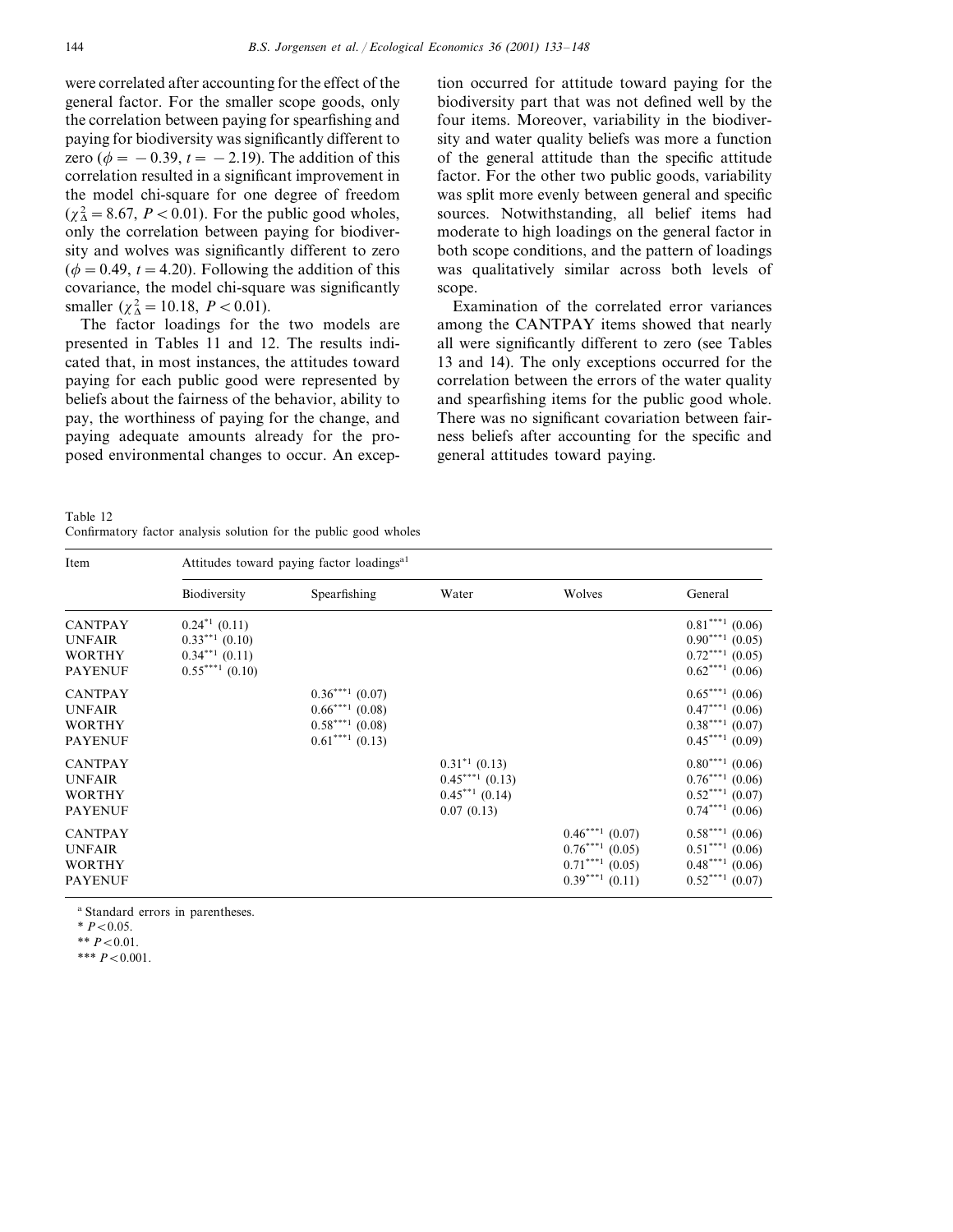| Table 13 |                                                              |  |  |  |  |
|----------|--------------------------------------------------------------|--|--|--|--|
|          | Error correlations of belief items for the public good parts |  |  |  |  |

| Public good    | Biodiversity | Spearfishing | Water quality | Wolves |
|----------------|--------------|--------------|---------------|--------|
| <b>CANTPAY</b> |              |              |               |        |
| Biodiversity   | 1.00         |              |               |        |
| Spearfishing   | $0.19***1$   | 1.00         |               |        |
| Water quality  | $0.17***1$   | $0.17***1$   | 1.00          |        |
| Wolves         | $0.23***1$   | $0.18***1$   | $0.18***1$    | 1.00   |
| <b>UNFAIR</b>  |              |              |               |        |
| Biodiversity   | 1.00         |              |               |        |
| Spearfishing   | 0.02         | 1.00         |               |        |
| Water quality  | $-0.02$      | 0.01         | 1.00          |        |
| Wolves         | 0.02         | 0.03         | 0.00          | 1.00   |
| <b>WORTHY</b>  |              |              |               |        |
| Biodiversity   | 1.00         |              |               |        |
| Spearfishing   | 0.03         | 1.00         |               |        |
| Water quality  | 0.10         | 0.02         | 1.00          |        |
| Wolves         | $0.07^{*1}$  | 0.00         | $0.09^{*1}$   | 1.00   |
| <b>PAYENUF</b> |              |              |               |        |
| Biodiversity   | 1.00         |              |               |        |
| Spearfishing   | $0.23^{*1}$  | 1.00         |               |        |
| Water quality  | 0.13         | $0.25***1$   | 1.00          |        |
| Wolves         | 0.16         | 0.11         | 0.11          | 1.00   |

 $* p < 0.05$ 

\*\*  $P < 0.01$ .

\*\*\*  $P < 0.001$ .

#### **6. Discussion**

The results suggest that developing general rules to censor protest beliefs may be difficult when they are not independent of one another, but representative of the same attitudes toward paying. Even beliefs about one's ability to pay, which might be retained by some CV practitioners, were associated with beliefs about the fairness of paying, the worth of the act of paying money for public good changes, and the amount of money already paid by individuals for environmental management. Beliefs about using existing funds to pay for the public good changes, rights to those changes, and information constraints were less representative of the attitude expressed in the other beliefs.

The distribution of protest beliefs was sensitive to the type of public good being valued, but were less responsive to the scope of the public good change. While the frequency of a few beliefs

showed variability over scope conditions, these differences were not consistent. Water quality showed the greatest scope variability with respect to perceptions of the worthiness of paying, the unfairness of having to pay more money, and the right to clean water. In contrast, protest beliefs associated with spearfishing showed the least scope variability. Only the belief that reduced spearfishing was not worth paying money for varied across scope. However, the perception of one's right to each of the public good changes was the most variable protest belief. The distribution of this belief varied across scope when stated in response to biodiversity, water quality, and wolves. Individuals claimed rights more strongly for the biodiversity part, water quality whole, and wolves part when compared across scope levels.

Factor analysis supported the presence of a general attitude toward paying for public goods. The general factor explained variability in protest beliefs associated with different public goods.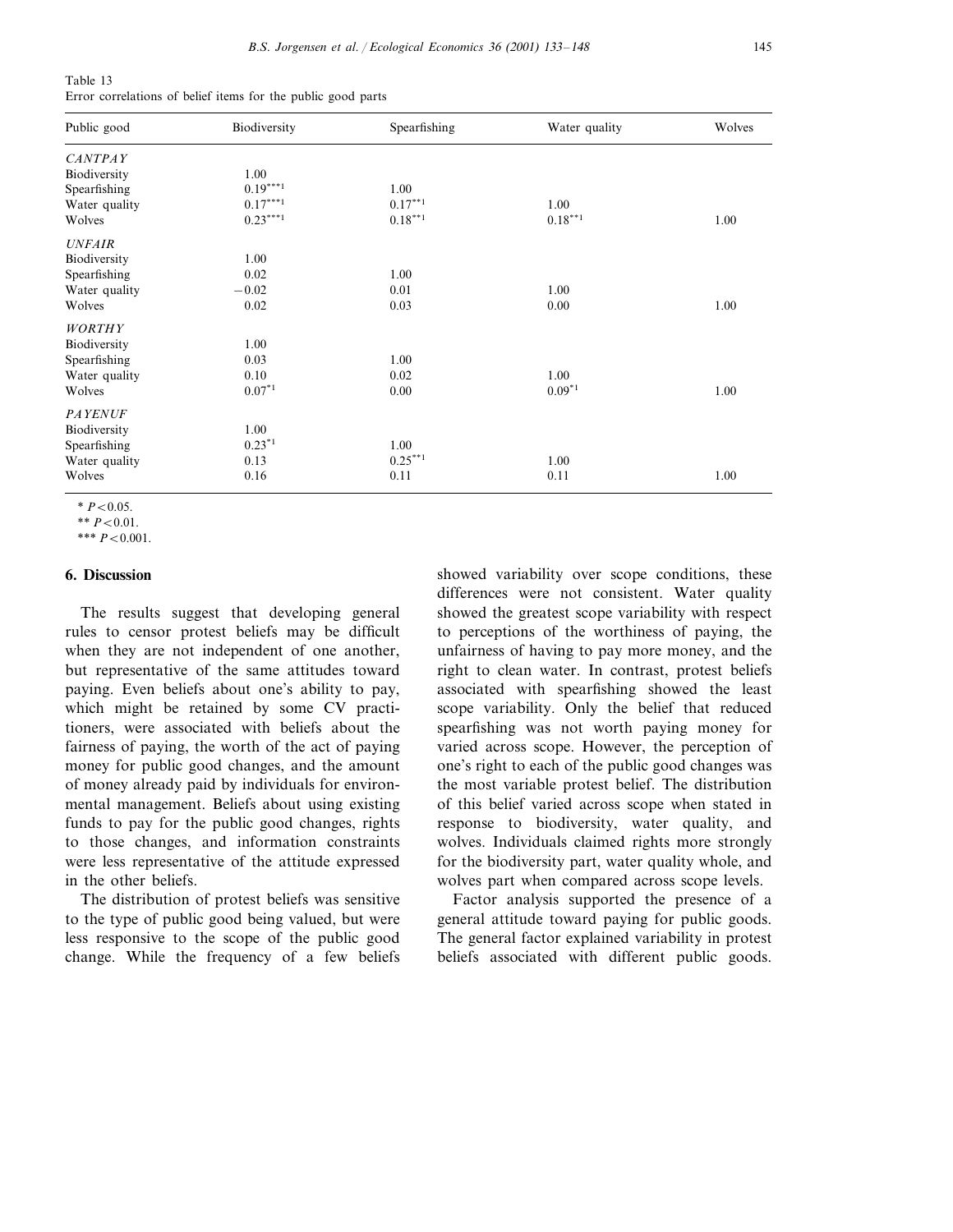Furthermore, this factor had associations with the protest beliefs that were of a magnitude comparable to, or greater than, those involving the specific attitudes in most cases. The general factor was reflected more in the beliefs about paying for biodiversity and water quality than in beliefs about spearfishing and wolves. Therefore, individuals tended to give greater weight to how they felt about paying for environmental goods in general when considering biodiversity and water quality. This might reflect a perception among a proportion of respondents that biodiversity and water quality were more appropriate priorities for additional household contributions than were spearfishing and wolves. This interpretation seems consistent with the smaller proportion of positive bids observed for spearfishing and wolves.

The relationships between the protest beliefs and the attitude factors appeared to be relatively independent of the scope of the public good except where the biodiversity and water quality

goods were concerned. Beliefs about paying for these goods tended to show different relationships with specific and general attitudes across levels of scope. Nevertheless, the difference between factor solutions was not statistically compared so that strong conclusions in this respect should be avoided.

The results of this study have implications for issues of scope sensitivity in contingent valuation. Based on the analysis of individuals' beliefs about paying, some expectations can be formed with respect to sensitivity to the scope of environmental public goods. Given that respondents believed that paying for the water quality part was less fair and worthy than was paying for the whole, they might be expected to demonstrate sensitivity to scope by paying more for the whole than for the part. Alternatively, beliefs that support paying for the part rather than the whole may lead to scope sensitivity in the opposite direction to that normally expected in embedding research. Further,

| Public good    | Biodiversity | Spearfishing | Water quality | Wolves |
|----------------|--------------|--------------|---------------|--------|
| <b>CANTPAY</b> |              |              |               |        |
| Biodiversity   | 1.00         |              |               |        |
| Spearfishing   | $0.15^{*1}$  | 1.00         |               |        |
| Water quality  | $0.13^{*1}$  | 0.11         | 1.00          |        |
| Wolves         | $0.18***1$   | $0.24***1$   | $0.16***1$    | 1.00   |
| <b>UNFAIR</b>  |              |              |               |        |
| Biodiversity   | 1.00         |              |               |        |
| Spearfishing   | 0.04         | 1.00         |               |        |
| Water quality  | 0.01         | 0.03         | 1.00          |        |
| Wolves         | 0.05         | $-0.01$      | 0.04          | 1.00   |
| <b>WORTHY</b>  |              |              |               |        |
| Biodiversity   | 1.00         |              |               |        |
| Spearfishing   | 0.00         | 1.00         |               |        |
| Water quality  | $0.15***1$   | $0.15***1$   | 1.00          |        |
| Wolves         | $-0.01$      | 0.01         | $-0.08$       | 1.00   |
| <b>PAYENUF</b> |              |              |               |        |
| Biodiversity   | 1.00         |              |               |        |
| Spearfishing   | $0.18***1$   | 1.00         |               |        |
| Water quality  | $0.35***1$   | 0.10         | 1.00          |        |
| Wolves         | $0.20***1$   | 0.05         | $0.25***1$    | 1.00   |

Table 14 Error correlations of belief items for the public good wholes

 $* P < 0.05$ .

 $*$  *P* < 0.01.

 $*** P<sub>0.001</sub>$ .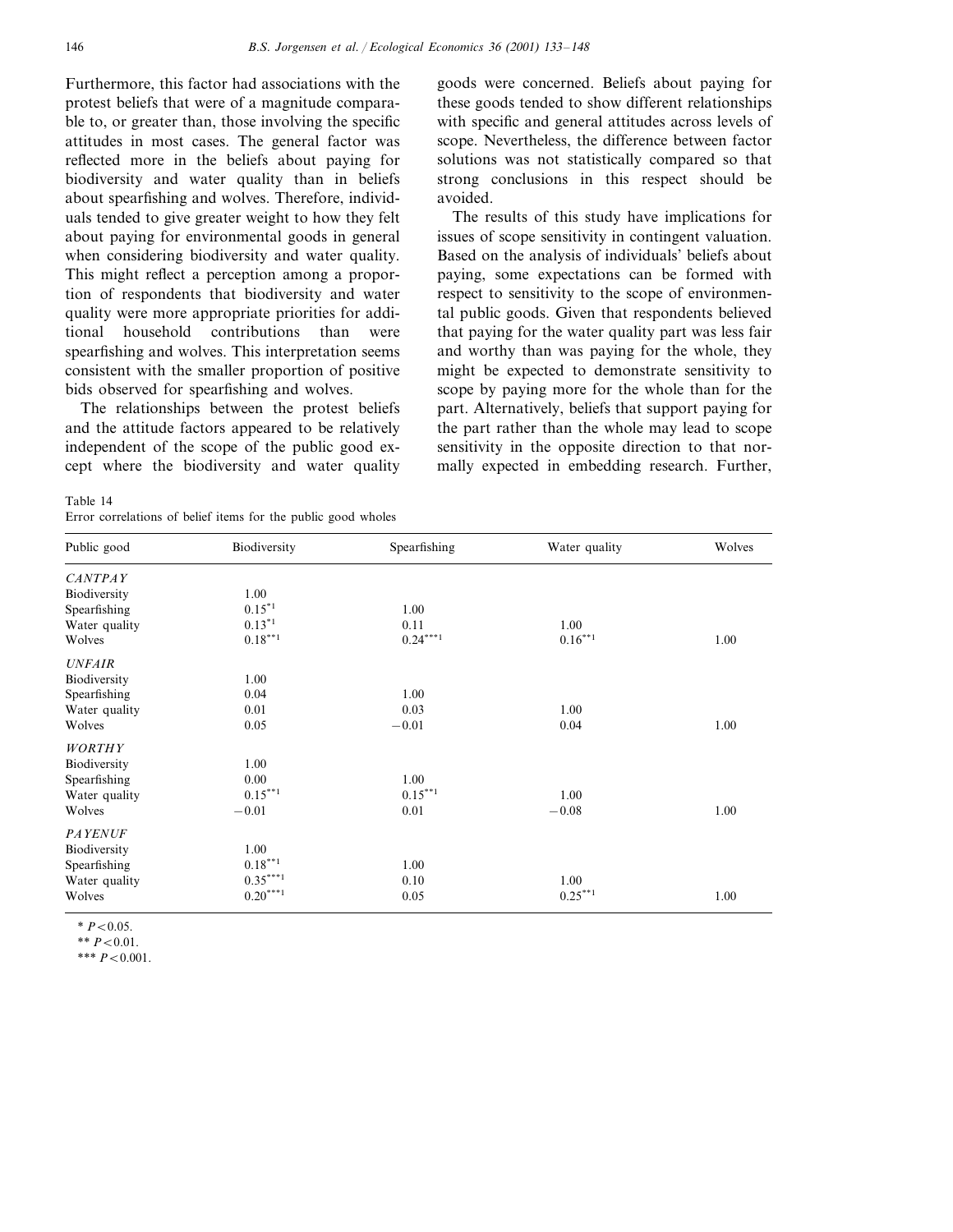nonsignificant differences between beliefs about paying for different levels of scope might contribute to WTP insensitivity. Refusing to pay for each level of scope is associated with insensitivity to the extent that a zero WTP is offered in response to any change in the public good.

Of course, these types of hypotheses are only reasonable to the extent that protest beliefs are salient in the WTP decision. Research by Jorgensen and Syme (2000) has indicated that protest beliefs were associated with WTP for stormwater pollution abatement. Unlike explanations that propose respondent ignorance to changes in the level of scope of a public good due to factors such as moral satisfaction (Kahneman and Knetsch, 1992), an inability to appreciate the WTP question (Desvousges et al., 1993; Diamond and Hausman, 1993), or misspecification errors in the questionnaire design (Mitchell and Carson, 1989), respondents may be unwilling to pay despite fully appreciating the scope of the public good change. In short, respondents may not accept that they should pay more for any change in the public good, independent of the desirability of that change.

Future research should examine the extent to which variations in WTP over different levels of scope can be explained by variability in attitudes toward paying. This research should contrast different elicitation techniques since research indicates that this aspect of survey design is associated with the distribution of protest beliefs (Jorgensen et al., 1999). In this respect, conclusions regarding the generality of attitudes toward paying should not be extended to CV question formats other than the open-ended technique employed here.

Future research might also investigate the multidimensionality of attitude toward paying given the significant correlations involving the error variances of the beliefs pertaining to one's ability to pay and perceived adequacy of existing contributions. These residuals may be indicative of unmodelled common factors that are orthogonal to the specific and general attitudes included in the model. Given that the correlated errors were more apparent among beliefs about ability to pay and the existing funding arrangements, the correlations may represent an appreciation of budget constraints that is independent of evaluations of the act of paying.

In conclusion, beliefs about the fairness of paying for environmental public goods may be prevalent in CV studies (Jorgensen et al., 1999), salient in the WTP decision (Jorgensen and Syme, 2000), robust to variations in scope, and partly independent of the type of public good. The fact that a significant component of the variability in protest beliefs is related to a general attitude toward paying suggests that they may be expected to occur in CV surveys whenever additional household payments are the only means by which individuals can express value for environmental public good improvements. In order to facilitate citizens' involvement in public decision-making, improvements in perceptions of procedural fairness would seem desirable. This may require changes in the way that CV surveys are conducted, how the data is analyzed, and the conclusions that are drawn by the practitioner.

#### **References**

- Anderson, S.E., Gerbing, D.W., 1988. Structural equation modeling in practice: a review and recommended two-step approach. Psychol. Bull. 103, 411–423.
- Bentler, P.M., 1990. Comparative fit indexes in structural models. Psychol. Bull. 107, 238–246.
- Bollen, K.A., 1989. Structural Equations with Latent Variables. Wiley, New York.
- Browne, M.W., 1984. Asymptotically distribution-free methods for the analysis of covariance structures. Br. J. Math. Stat. Psychol. 37, 62–83.
- Browne, M.W., Cudeck, R., 1993. Alternative ways of assessing model fit. In: Bollen, K.A., Long, J.S. (Eds.), Testing Structural Equation Models. Sage, London.
- Desvousges, W.H., Johnson, F.R., Dunford, R.W., Hudson, S.P., Wilson, K.N., 1993. Measuring natural resource damages with contingent valuation: tests of validity and reliability. In: Hausman, J.A. (Ed.), Contingent Valuation: A Critical Assessment. Elsevier, Amsterdam.
- Diamond, P.A., Hausman, J.A., 1993. On contingent valuation measurement of nonuse values. In: Hausman, J.A. (Ed.), Contingent Valuation: A Critical Assessment. Elsevier, Amsterdam.
- Duncan, O.D., 1975. Introduction to Structural Equation Models. Academic Press, New York.
- du Toit, S., du Toit, M., Joreskog, K.G., Sorbom, D., 1999. Interactive LISREL: User's guide. SSI, IL.